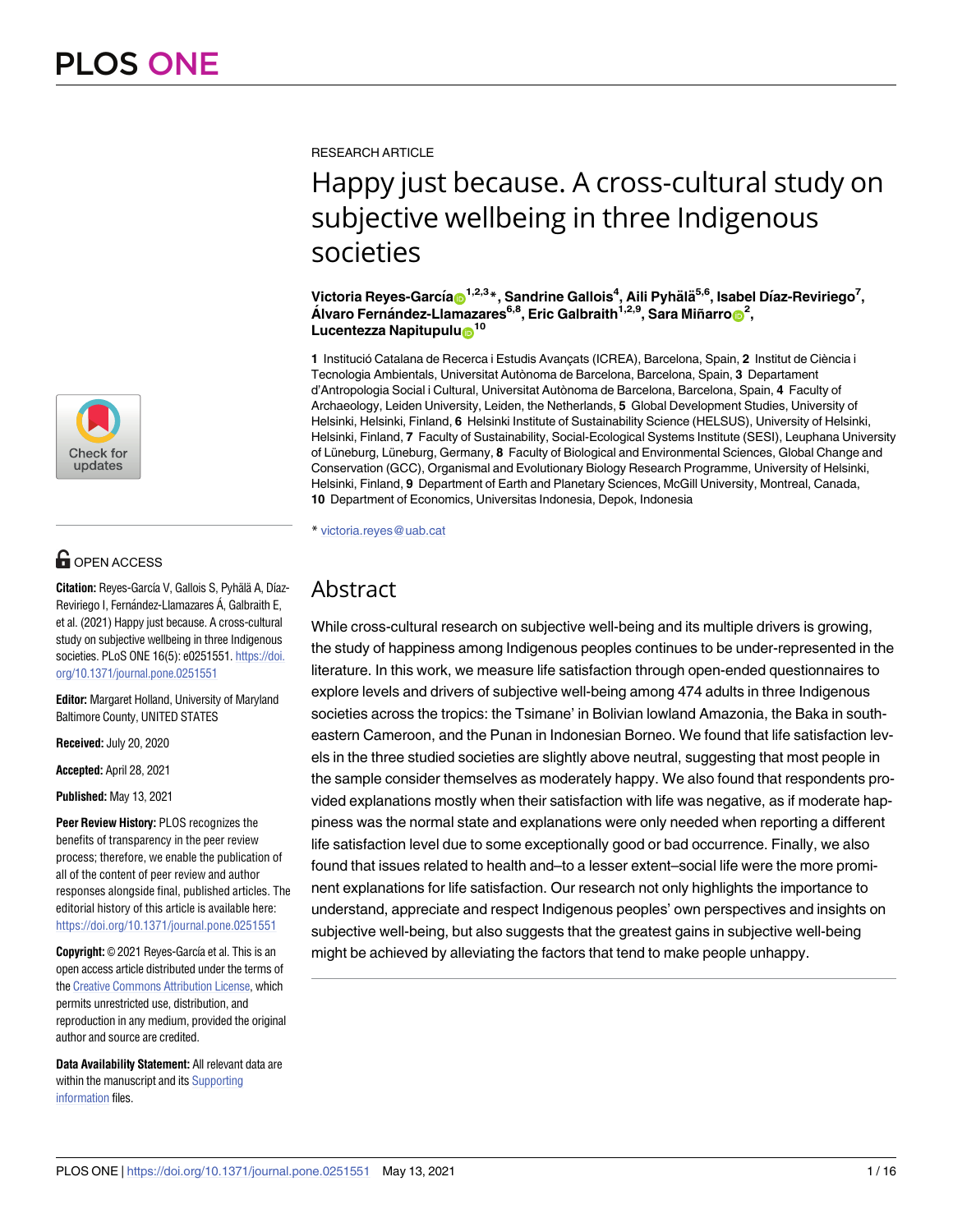<span id="page-1-0"></span>**Funding:** This work was funded by the European Research Council (Grant Number FP7-261971-LEK to VRG). This work contributes to the ICTA-UAB Maria de Maeztu Unit of Excellence (CEX2019- 000940-M) of the Ministerio de Ciencia, Innovación y Universidades, Spain. The funders had no role in study design, data collection and analysis, decision to publish, or preparation of the manuscript.

**Competing interests:** The authors have declared that no competing interests exist.

## **Introduction**

Happiness or subjective well-being, understood as the assemblage of mental and emotional states that emerge from the appraisal of life satisfaction and the balance of positive over negative emotions [[1](#page-12-0)], has been a long-standing focus of scientific inquiry [[2](#page-12-0)]. Happiness research has been conducted in a wide variety of scientific disciplines, including social psychology, gerontology, clinical research, and economics. This research has largely been based on the assumptions that the pursuit of personal happiness is universal [\[3\]](#page-12-0), one of the most important values guiding individuals' life [\[4\]](#page-12-0), and achievable by proactively taking control of one's life (see [\[5\]](#page-12-0) for a review). Based on these assumptions, research on happiness has been largely dominated by attempts to measure–and compare–people's subjective well-being and to find its multiple correlates and drivers. Results suggest that 1) most people report being happy  $[6,7]$ ; 2) both personal characteristics (e.g., age, marital status, income) and external factors (e.g., work satisfaction, governance, religion) shape happiness  $[2,8]$  $[2,8]$ ; and 3) happiness itself is positively associated with desired societal outcomes, including health, productivity, and social life [[9](#page-12-0)– [11\]](#page-12-0).

Yet, a growing body of cross-cultural research on subjective well-being highlights that both the concept of happiness and its drivers largely differ across cultures  $[12-14]$ . A critique to standard happiness research is that it has largely relied on a concept arising from modern individualist cultures that are neither historically nor cross-culturally representative [\[15\]](#page-12-0). Thus, far from being universal, the idea that happiness is an important value guiding individuals' lives appears to be strongly emphasized only in individualistic cultures [\[16\]](#page-12-0). Differently, in places where collectivistic values predominate, life is more firmly guided by social relations or by the need to have a purpose in life [[17\]](#page-13-0). Furthermore, aversion to certain expressions of happiness is common in some cultures, and -for some-overtly expressing happiness is considered offensive and to attract bad luck [\[5,](#page-12-0)[18\]](#page-13-0). Moreover, cross-cultural studies on subjective well-being have also shown that the drivers of happiness not only vary among individuals, but also across social groups. For example, among the several drivers of subjective well-being, income and material wealth have received broad research interest, under the assumption that they have the potential to fulfil universal needs, thus leading to happiness [[19–21\]](#page-13-0). However, research in societies with low levels of monetization suggests the people can display high levels of subjective well-being without income [\[22\]](#page-13-0) and that income might even have negative effects in terms of subjective well-being [\[23\]](#page-13-0), thus raising issues on the absolute effect of income in happiness. It seems, then, that happiness research could continue to benefit from insights provided by cross-cultural analysis.

Particularly, the study of happiness among Indigenous peoples, a population largely underrepresented in this literature, might bring relevant insights for our understanding of happiness. The few prior studies exploring subjective well-being among Indigenous societies have already highlighted that the concept and drivers of subjective well-being vary from one Indigenous society to another [\[6](#page-12-0)]. For example, among the Matsigenka in the Peruvian Amazon, the concept of well-being is fundamentally linked to health and productivity [[24](#page-13-0)]. In contrast, for contemporary Inuit of the Arctic, happiness is defined and driven by family relations and participation in the social world [\[25\]](#page-13-0). Relations with other people, with nature, and with spiritual beings also seem to be central for the subjective well-being of Native Americans [\[26,27](#page-13-0)], Aboriginal Australians [\[28\]](#page-13-0), or Amerindians [[29](#page-13-0)]. For instance, among the Yorta Yorta Nation, Boonwurrung and Bangerang tribes of Victoria (Australia), "caring for country" and management of traditional lands is considered a key determinant of community well-being [\[30\]](#page-13-0). Similarly, among numerous Amazonian Indigenous peoples, the concepts of "the good life" or "living well" emphasize the importance of maintaining harmonious interpersonal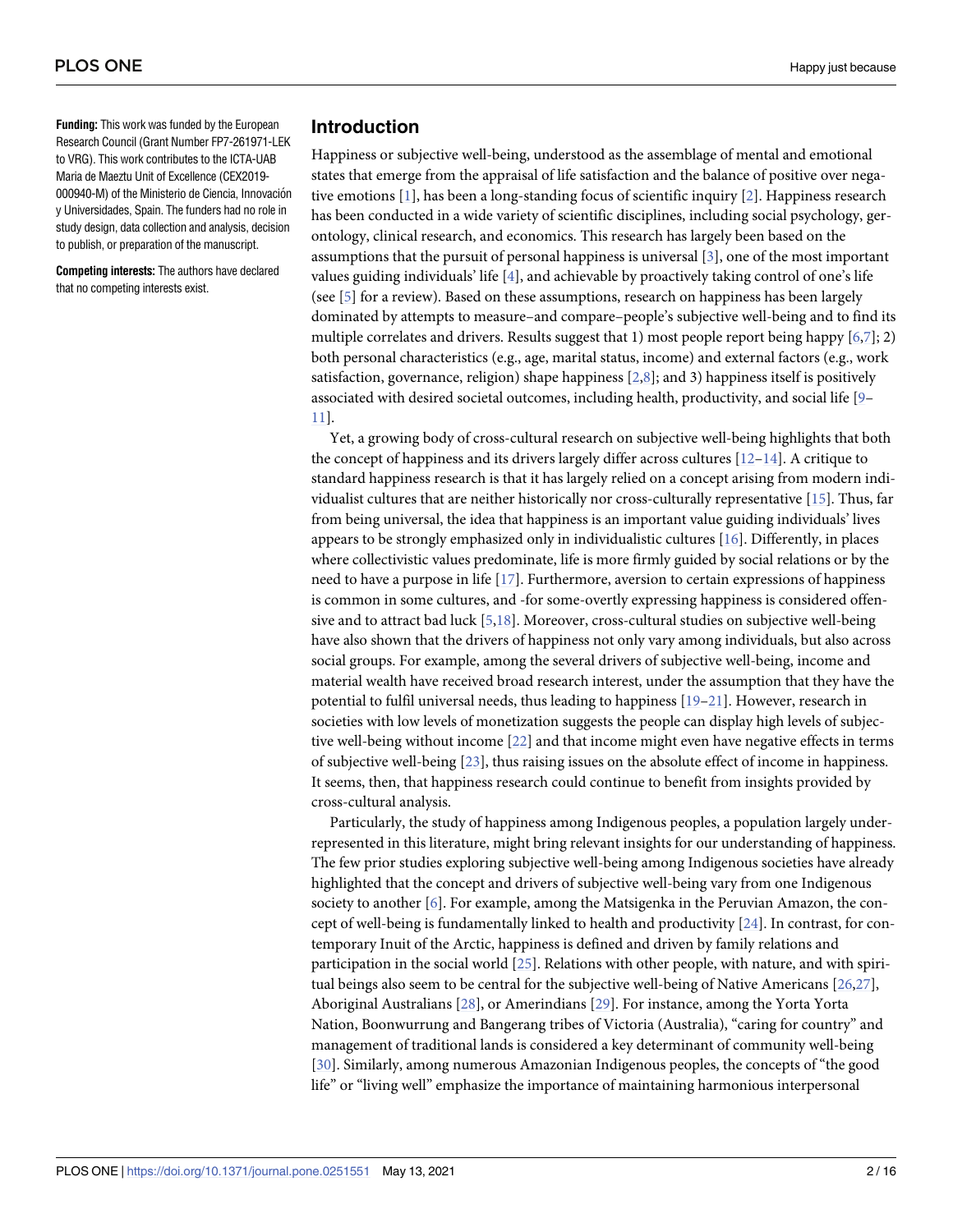<span id="page-2-0"></span>relationships, some of which extend to nonhumans and spirits [[31–33\]](#page-13-0). Furthermore, some evidence indicates that changes in social relations or in relations with their local environments might erode substantially the subjective well-being of Indigenous peoples [[23](#page-13-0),[27](#page-13-0)].

Our work contributes to cross-cultural research on happiness by exploring drivers of subjective well-being among 474 adults in three Indigenous societies across the tropics: the Tsimane' in Bolivian lowland Amazonia, the Baka in southeaster Cameroon, and the Punan in Indonesian Borneo. These three groups live in tropical rainforest environments and largely practice subsistence-based livelihood activities, including hunting, fishing, gathering, and agriculture [[34](#page-13-0)]. All three societies maintain a number of traditional customs, norms, and beliefs related to collective community living and reciprocity, with their social and economic organization still largely based on kinship [[34](#page-13-0)]. However, they are also increasingly dependent on cash to obtain certain commercial goods (i.e., machetes, mobile phones), or services (i.e., school fees and health treatments), for which the sale of forest products and sporadic employment play an increasingly important role in their socioeconomic systems. For each of these societies, we examine responses to questions aiming at measuring subjective well-being levels and variation in responses. We also examine the explanations given by individuals for particular self-reported levels of subjective well-being thus bringing participants' own perspectives on the drivers of their subjective well-being.

Beyond its contributions to cross-cultural research on happiness, this work also contributes to research on Indigenous people's well-being and its drivers. Most previous research on Indigenous peoples' well-being has focused on the status of objective and externally defined metrics and indicators (e.g., health, social, or economic indicators) [\[35](#page-13-0)], emphasizing the gap between Indigenous and non-Indigenous populations in attaining these indicators [[36–38\]](#page-13-0). While pointing at critical issues, most of these studies overlook Indigenous peoples' subjective valuations of life satisfaction, including their own definitions of these indicators and their own culturally-specific explanations for them, for which this body or research potentially provides an incomplete and unbalanced view of Indigenous People's subjective well-being and its drivers [\[39\]](#page-14-0). Researchers have argued that, for many Indigenous societies, cultural attachment (e.g., use of Indigenous languages, participation in cultural activities, or spiritual practices) can be an important driver of well-being [\[40–43](#page-14-0)]. For example, aboriginal Australians in remote areas appear to be happier than those in non-remote areas, arguably as those in remote areas are more likely to speak their language, participate in hunting or gathering, and less likely to be discriminated against [[44](#page-14-0)]. Similarly, research among Indigenous populations in the Arctic Alaska shows that wage income and job opportunities are negatively associated with their life satisfaction. Non-wage income instead, which allows time to be used for subsistence activities, is positively associated with life satisfaction  $[42]$ . Along these lines, legacies of reduced cultural engagement among Indigenous Peoples, as a result of colonialism (e.g., boarding schools, assimilation policies, language erasure), often lead to declines in peoples' physical and mental well-being, including feelings of shame and insignificance [\[45\]](#page-14-0). Together, these findings indicate that the conception of well-being for Indigenous populations might largely vary from the concept in Western societies. By bringing Indigenous People's perspectives on the drivers of subjective well-being, we help to provide a more accurate, complete and balanced overview of Indigenous Peoples' subjective well-being and its drivers.

### **Case studies**

The Tsimane' are a small-scale society of foragers and farmers in the Bolivian Amazon. They number  $\sim$  14,000 people living in  $\sim$  100 villages of commonly  $\sim$  20 households per village, concentrated along rivers and logging roads [\[46\]](#page-14-0). Up until the late 1930s, the Tsimane' lived much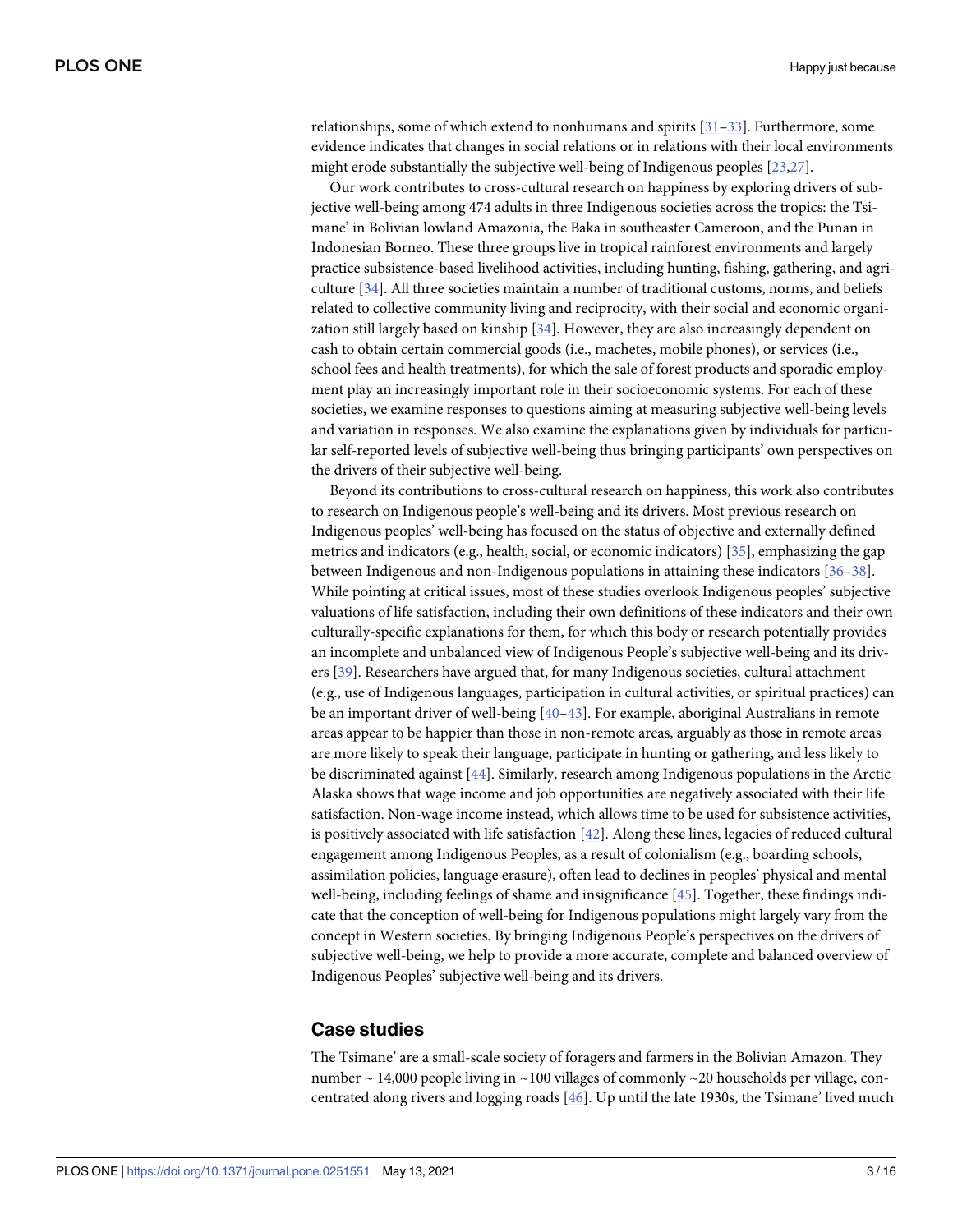<span id="page-3-0"></span>as they did prior to first contact with other sectors of society, maintaining a semi-nomadic and self-sufficient lifestyle. Their interactions with the Bolivian society have steadily increased since the 1940s and the Tsimane' are now largely settled in permanent villages with school facilities [\[46\]](#page-14-0). To this day, the Tsimane' continue to be mostly self-sufficient, their economy relying on slash-and-burn farming supplemented by hunting, fishing, and gathering. For the Tsimane', the main sources of income are the sale of crops (i.e., rice, maize and plantain) and the barter of palm thatch [\[47\]](#page-14-0), although during the study period, 34.2% of the Tsimane' in the sample had no income from wage, sales, or barter [\[34\]](#page-13-0). Some Tsimane' also obtain income from wage labor in logging camps, cattle ranches, and in the homesteads of farmers.

The Baka are an Ubangian speaking group living in the rainforests of the Congo Basin. They are present in four different countries (Gabon, Congo, Central African Republic, and Cameroon), the majority being in Cameroon, with about 40,000 individuals [\[48\]](#page-14-0). Traditionally nomadic and living in forest camps, the Baka used to rely on hunting, fishing, gathering and bartering forest products for agricultural products with their Bantu-speaking neighbors [\[48\]](#page-14-0). Baka livelihoods, however, have largely changed over the last 50 years and at least the Baka in Cameroon are now mostly settled in villages along logging roads, have adopted agriculture, and have gained a higher access to formal school and health services [\[48\]](#page-14-0). Nowadays, Baka livelihoods mix foraging and farming, both in their own plot and in the plots of their neighbors. Sedentarization has also resulted in the introduction of the cash economy: merchants, logging and mining companies, and bush meat and non-timber forest products traders, are now present in the area inhabited by the Baka, increasing the availability of market products and Baka integration into the cash economy [[49](#page-14-0)]. The Baka, nonetheless, continue to remain largely self-sufficient [[34](#page-13-0)].

Finally, the Punan are a society of  $\sim$ 10,000 people, living in the mountainous interior of East Kalimantan, Indonesian Borneo [[50](#page-14-0)]. Traditional Punan livelihoods were largely based on hunting, gathering of wild and semi domesticated plants, and bartering with the locally settled farmers [\[50\]](#page-14-0). Similar to the Tsimane' and the Baka, the Punan started to shift to a more sedentary lifestyle during the mid-1950s, a shift supported by government programs [\[50\]](#page-14-0). Although the Punan are no longer nomadic, they continue to engage in long travels and seasonal stays in the forest for hunting wild boars and gathering wild edibles and other forest products, a practice known as *mufut* [\[50,51](#page-14-0)]. The Punan mostly collect forest products for household consumption, but they also collect some products for sale, such as eaglewood or gaharu (*Aquilaria spp*.), head of hornbill, or bezoar stones. Nevertheless, nowadays, wage labor -including wage from work in government projects—provides significant and regular income for many Punan, even in remote villages [[52](#page-14-0)].

#### **Methods**

Data were collected in the framework of a larger cross-cultural project [\[34\]](#page-13-0) and in coordination with national research institutions. We worked in two villages in each study site. A team composed of a researcher, a research assistant and a translator collected data in each village over 18 months of fieldwork (2012–2013). The first six months were devoted to learning the local language, building up trust with local people, training research assistants, collecting background information, pilot-testing methods, and developing protocols for systematic data collection. During the following 12 months, we collected data on individuals' subjective wellbeing and explanations of subjective well-being levels by means of quarterly interviews.

Before starting research, we obtained the required national research permits, and the agreement from the relevant political organizations. To work in the Tsimane' territory, we obtained written permission of the Great Tsimane' Council. To work among the Punan, we obtained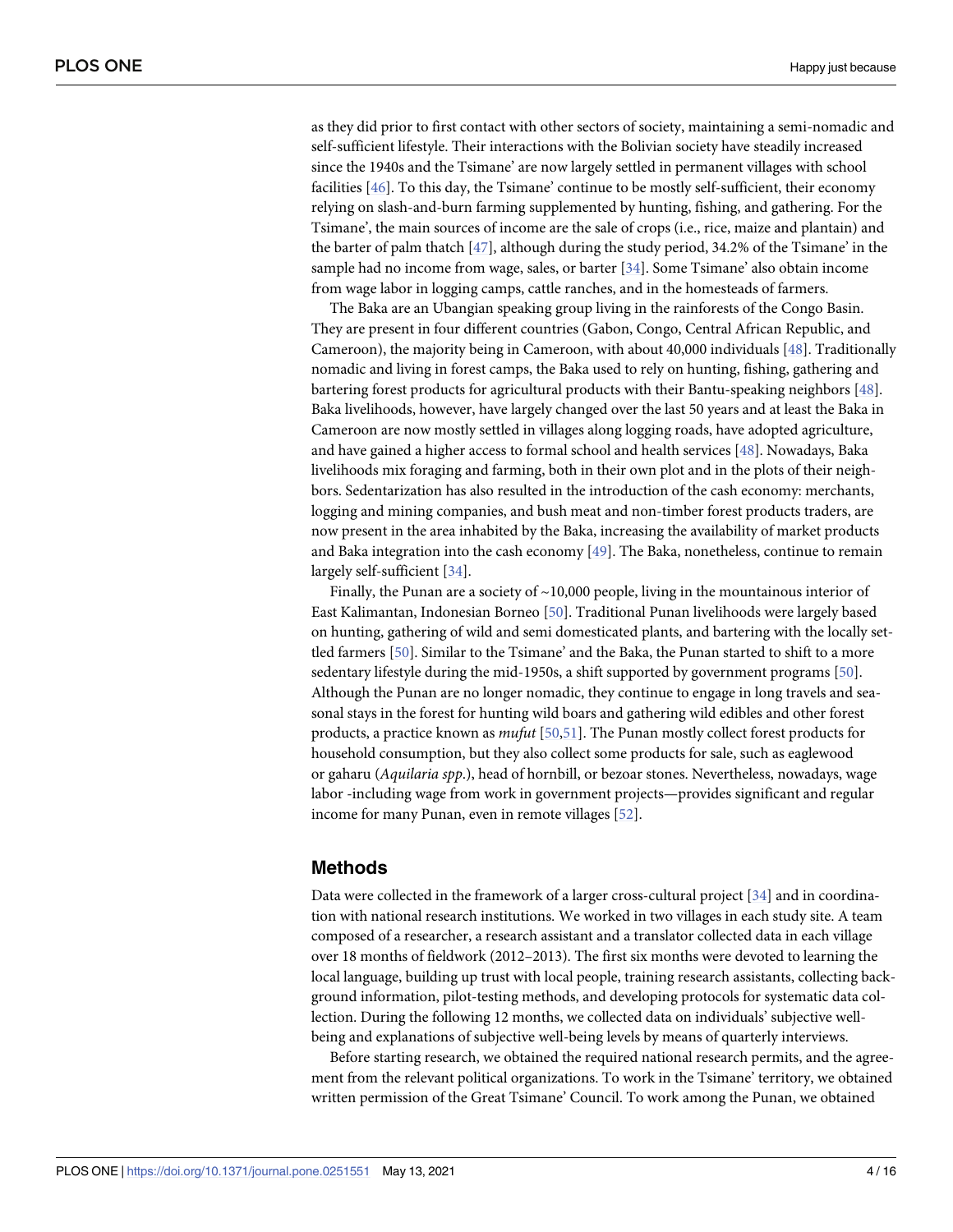<span id="page-4-0"></span>permission from RISTEK (Ministry of State for Research and Technology, Indonesia, SIP NO: 038/SIP/FRP/SM/II/2012). No specific permissions were required to work in the area where the Baka live. Before collecting data, we requested the oral Free Prior and Informed Consent of each person approached, noting that information would be anonymized, participation was strictly voluntary, and people could choose not to participate or withdraw from the study at any point, without any repercussions. According to the national data protection laws of Bolivia, Cameroon, and Indonesia, there are no cross-border transfer restrictions for non-personal data to the EU. We returned the results of our research to the communities in several ways, according to the participant communities' and local regional organizations' needs and demands (e.g., local workshops, radio programs, publications in local languages. See [http://](http://icta.uab.cat/etnoecologia/lek/) [icta.uab.cat/etnoecologia/lek/\)](http://icta.uab.cat/etnoecologia/lek/). The research protocol received the approval of the ethics committee of the Autonomous University of Barcelona (CEEAH-04102010).

#### **Sample**

We approached all the households in the studied villages and invited all adults (i.e., people  $\geq$ 18 years) to participate in our study.

Overall, we collected information from 474 adults: 137 Tsimane' (70 men, 67 women); 225 Baka (97 men, 128 women); and112 Punan (59 men, 53 women). To assess variation in responses, we repeated the interviews four times, for which we have 1180 data points (406 from Tsimane', 463 from Baka, and 311 from Punan respondents).

#### **Data collection**

We proxied individual subjective well-being through a single question on overall life satisfaction, defined as "people's explicit and conscious evaluation of their lives, often based on factors that the individual deems relevant" [[53](#page-14-0)]. A self-report on life satisfaction is considered a valid indicator of quality of life and one of the most commonly used methods to assess subjective well-being [\[2](#page-12-0)[,54,55\]](#page-14-0). Specifically, we asked: "Taking everything into consideration, would you say your life is: very bad  $(= 0)$ , not good  $(= 1)$ , fair  $(= 2)$ , good  $(= 3)$ , or very good  $(= 4)$ ". We used a five-point scale with specific terms that generally capture life satisfaction levels because, after testing, this framing worked better than the most commonly used 5-item scale [\[53,56](#page-14-0)] and than the 10-point scale used in the World Value Survey [\(www.worldvaouesurvey.org](http://www.worldvaouesurvey.org)) and Gallup World Poll [[57](#page-14-0)]. To get insights into the processes underlying well-being judgements, immediately after this question, we asked respondents to explain to us the reasons for their response and, when an explanation was provided, we wrote down textual answers.

To assess within individual variation in responses, we repeated interviews every three months for a maximum of four times per individual. Since we could not interview all participants every quarter, the sample per individual varies. We collected only one response for 95 respondents, two for 110 respondents, three for 211 respondents, and four for the remaining 58 respondents.

#### **Data analysis**

For most of the analysis, we grouped life satisfaction responses into three categories: *negative* (grouping 'very bad' and 'not good'), *neutral* (responses of 'fair'), and *positive* (grouping 'good' and 'very good'). We also grouped each individual data point in one of two general categories: *explained*, or data points for which people provided a textual explanation of their life satisfaction level, and *unexplained*, or data points for which people did not provide an explanation. To code the category *explained*, we used an inductive approach grouping similar textual explanations under the same 'explanation' category. Categories were further grouped into six general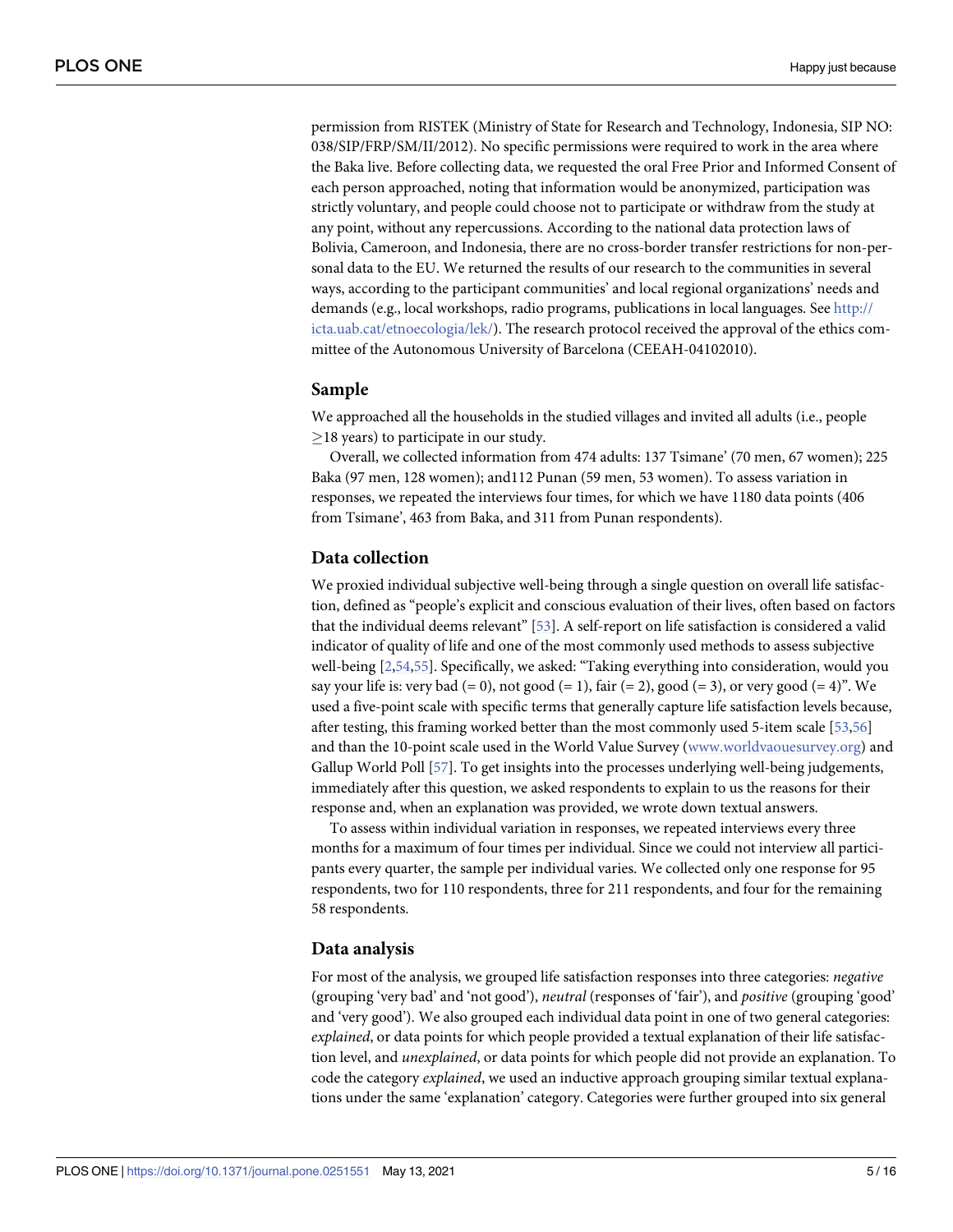overarching 'reasons', which include a) general responses, b) health, c) social life, d) self-sufficiency, e) income and material possessions, and e) other reasons (Table 1). The grouping was informed by the in-depth ethnographic knowledge of the researchers who had spent 18 months living with these societies. Some responses referred to more than one of our coded explanations. For example, the response "*I am sick and do not have enough food*" refers to "own physical health" and "basic needs" and was thus coded in both the category "health" and "self-sufficiency". Because some textual answers corresponded to two explanations, the total number of explanations ( $n = 813$ ) is higher than the number of data points for which informants provided an explanation ( $n = 692$ ).

We start the analysis by describing the average levels of life satisfaction across the three societies. Since we have more than one data point per informant, we calculated 1) the pooled and 2) informants' averages. We tested if differences across societies were statistically significant using a Kruskal-Wallis equality-of-populations rank test. We also explored variation across subjective well-being responses considering both intra-individual and temporal variation. To analyze intra-individual variation in levels of life satisfaction and their explanations, we used the subsample of respondents for which we have more than one data point. We calculated the percentage of informants who had reported the same life satisfaction level across different measurements versus the percentage of informants who had reported variations in life satisfaction levels. Temporal variation was analyzed by calculating averages per society for the different quarters of data collection. We then compared the distribution of *explained* and *unexplained* responses across our three life satisfaction categories (i.e., negative, neutral, and

| Reason                     | <b>Explanation</b>                          | <b>Examples of textual explanations</b>                                                                                                                                                                                                            |  |  |
|----------------------------|---------------------------------------------|----------------------------------------------------------------------------------------------------------------------------------------------------------------------------------------------------------------------------------------------------|--|--|
| General                    | No specific reason given                    | No explanation given; "I'm just happy"; "I feel good"; "My heart<br>tells me so"                                                                                                                                                                   |  |  |
|                            | There is problem/no<br>problem              | "Because I am living well"; "No problems"                                                                                                                                                                                                          |  |  |
| Health                     | General                                     | "All the family is in good health"; "No one is sick"                                                                                                                                                                                               |  |  |
|                            | Own physical health                         | "Because I am healthy"; "Because I feel healthy"                                                                                                                                                                                                   |  |  |
|                            | Others' physical health<br>(includes death) | "Because my family is healthy"; "Because my baby is healthy"; "I<br>feels sick"                                                                                                                                                                    |  |  |
|                            | Own emotional health                        | "I worry about"; "I am afraid to die"; "I think too much"                                                                                                                                                                                          |  |  |
| Social                     | General                                     | "I have no problem with anyone"; "Problem with authorities"                                                                                                                                                                                        |  |  |
|                            | Household                                   | "Fights with my wife because she is jealous"; "My family is happy";<br>"I got a new baby"                                                                                                                                                          |  |  |
|                            | Community                                   | "People talk about me"; "There are gossips in the community";<br>"No one is angry"                                                                                                                                                                 |  |  |
|                            | Socializing                                 | "I miss my husband, who is away"; "I want to go visit my father";<br>"I am with my family"; "My cousin is visiting"                                                                                                                                |  |  |
| Self-sufficiency           | Basic needs (food)                          | "My family has food"; "There is no meat to eat"; "We have eaten<br>pork"                                                                                                                                                                           |  |  |
|                            | Subsistence activities                      | "I have hunted a lot"; "I have plenty of fruits"; "The fish are about<br>to arrive"                                                                                                                                                                |  |  |
| Income &<br>material items | Money/material items                        | "I do not have a machete"; "I bought a motor"; "I have lost my<br>canoe"                                                                                                                                                                           |  |  |
|                            | Market-related activities                   | "I got a lot of money selling palm thatch"; "I am about to sell<br>wood"; "Too much work"; "I can't work"                                                                                                                                          |  |  |
| Other                      | Miscellaneous                               | "I drink alcohol and I am happy"; "I do not know how to read, and<br>would like to go back to school"; "I feel blessed by God"; "I'm<br>afraid of spirits"; "It is a nice day"; "My house was destroyed by the<br>wind"; "The cold season is over" |  |  |

|  |  | Table 1. Coding of textual explanations of individual life satisfaction levels. |  |  |  |
|--|--|---------------------------------------------------------------------------------|--|--|--|
|--|--|---------------------------------------------------------------------------------|--|--|--|

<https://doi.org/10.1371/journal.pone.0251551.t001>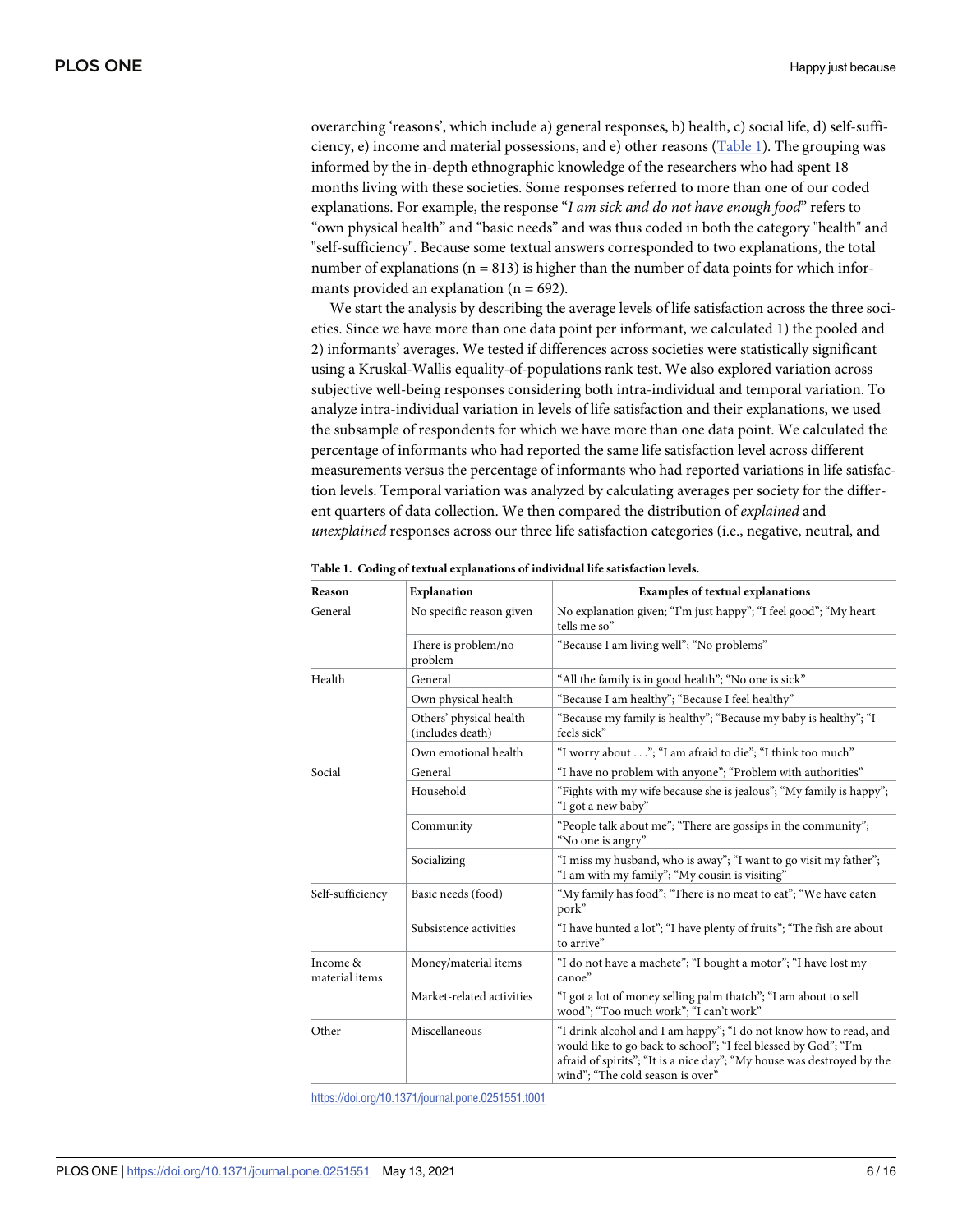<span id="page-6-0"></span>positive). In our final analysis, we only use the *explained* data points to explore the distribution of reasons provided by informants across life satisfaction levels. In all analyses, we differentiated among responses from the three studied societies. We used Stata 13 for all calculations.

#### **Results**

#### **Life satisfaction levels and their variation**

Across the three societies, the most common response to our question on life satisfaction level was "good", which represented 51.2% of Tsimane', 59.0% of Baka, and 46.6% of Punan responses [\(Fig](#page-7-0) 1). Moreover, in the three societies, there were more reports in the extreme positive (i.e., "very good") than in the extreme negative (i.e., "very bad") life satisfaction level (9.6% vs 1.2% among the Tsimane'; 15.6% vs. 0.7% among the Baka; and 7.4% vs. 4.2% among the Punan).

The average life satisfaction score across reports was  $2.54$  (SD = 0.97, n = 1180), falling somewhere between "fair" and "good". The average life satisfaction across informants was very similar, although variation was slightly lower ( $\text{avg} = 2.57$ ,  $SD = 0.74$ ,  $n = 474$ ). Individual average life satisfaction scores were highest for the Baka (avg =  $2.73$ , SD =  $0.75$ , n =  $225$ ), followed by the Tsimane' ( $avg = 2.51$ ,  $SD = 0.60$ ;  $n = 137$ ), and lowest for the Punan ( $avg = 2.31$ ,  $SD = 0.80$ ,  $n = 112$ ). Differences in life satisfaction scores across societies were statistically significant using a Kruskal-Wallis equality-of-populations rank test (Chi square = 27.8, p = .0001,  $df = 2$ ).

To explore variation in life satisfaction levels within individuals, we used the subsample of people who answered our survey more than once  $(n = 331)$ . We found that life satisfaction scores did not vary much within the responses of an individual ([Fig](#page-7-0) 2). For 49.5% of the subsample the score of their life satisfaction did not vary at all across quarters, and for an additional 25.1% life satisfaction only changed by one level. In other words, for 75% of the subsample, life satisfaction responses barely changed, if at all, during the study period. [Fig](#page-7-0) 1 shows that, in each society, only about 20% of the responses fall into the category "Fair", which will not allow for significant changes in happiness levels. Nevertheless, less than 7% of the people in the subsample of people who answered the survey more than once reported changes in life satisfaction levels that varied by three or four levels (i.e., from"very bad" to"good"; or from"bad" to"very good"; or vice versa), with a slightly higher number of cases reporting an increase rather than a decrease in life satisfaction. The qualitative analysis of responses to high variations shows that these were largely related to specific life events (e.g., widowhood, birth). Overall, Baka respondents experienced less changes in life satisfaction responses than Tsimane' and Punan respondents. More than 75% of Baka respondents reported no change or change by only one level in their life satisfaction, and only 4.1% reported changes by three levels.

The comparison of the distribution of responses shows important temporal variation in average levels of life satisfaction only among the Baka, for whom the average life satisfaction score was highest in the third quarter of data collection ( $avg = 2.9$ ), coinciding with the time when Baka go to their forest camps for hunting and collecting honey and other non-timber forest products. In contrast, the average Baka life satisfaction score was almost 1 point lower (average = 2.06) during the first quarter of data collection, or the time for opening agricultural plots, when workload is at its peak and food is scarce. For the Punan and particularly for the Tsimane', temporal variation was less marked [\(Fig](#page-8-0) 3).

#### **Unexplained life satisfaction responses**

Among the reports for which informants provided a life satisfaction evaluation, 488 (41.4%) were left *unexplained*. In other words, for almost half of the responses, informants did not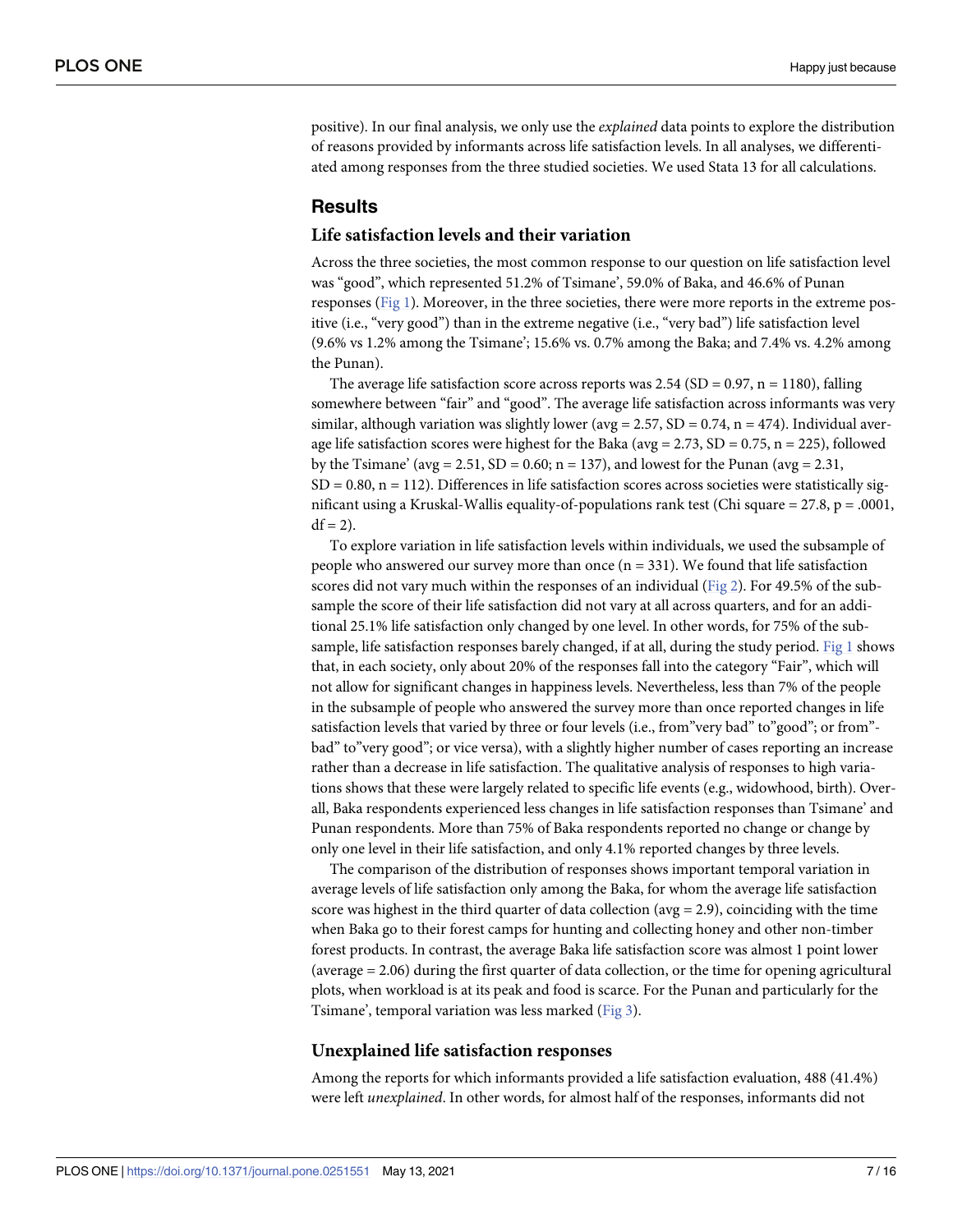<span id="page-7-0"></span>



<https://doi.org/10.1371/journal.pone.0251551.g001>

provide any reason for their answer. Reactions to that question varied from smiling or laughing at the enumerator to remaining silent, sometimes giving us an interrogative look, seemingly not really understanding the purpose of being asked the question. A handful of informants explicitly mentioned that they had never been asked nor thought about the issue before. *Unexplained* life satisfaction reports were common among the Baka, who left 240 (51.8%) of their life satisfaction reports unexplained, followed by the Punan, who did not explain 128 (41.2%) of the life satisfaction responses. *Unexplained* reports were lowest among the Tsimane', who left 120 (29.6%) of the life satisfaction responses unexplained.

*Unexplained* reports were not equally distributed across life satisfaction categories. In the three societies, the share of *unexplained* reports was larger for *positive* and *neutral* than for *negative* life satisfaction scores ([Fig](#page-8-0) 4). For example, the Tsimane' left *unexplained* 37.3% of the 247 *positive* and 30.4% of the 79 *neutral* life satisfaction responses, but only 5% of the 80 *negative* life satisfaction responses. Similarly, the Baka left *unexplained* 56.2% of the 345 *positive* and 48.5% of the 66 *neutral*, but only 26.9% of the 52 *negative* life satisfaction responses. Following the same pattern, the Punan left *unexplained* 63.1% of the 168 *positive* and 33.3% of the 45 *neutral*, but only 7.4% of the 98 *negative* life satisfaction responses.



**[Fig](#page-6-0) 2. Individual variation in life satisfaction score, percentage by society.**

<https://doi.org/10.1371/journal.pone.0251551.g002>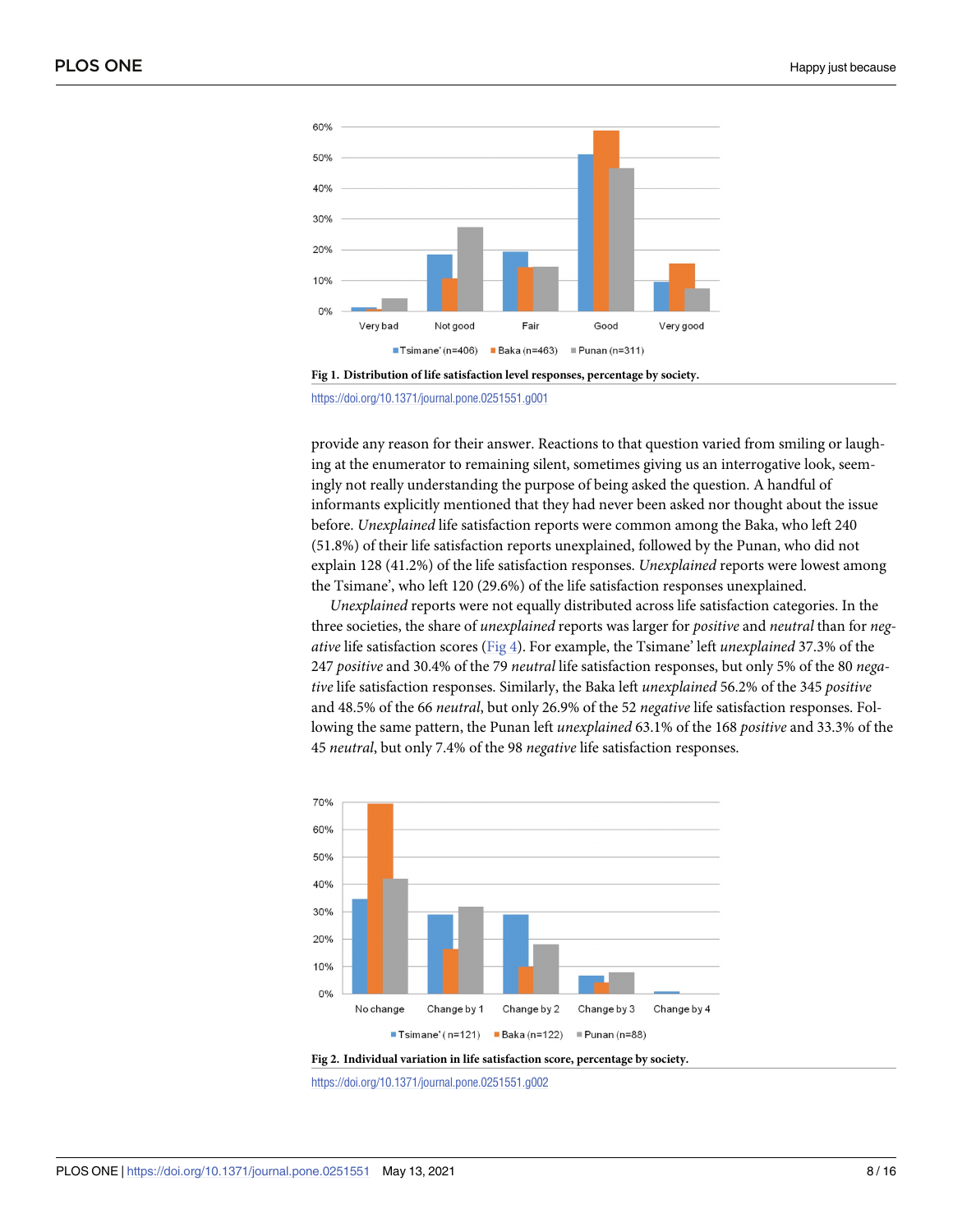<span id="page-8-0"></span>

**[Fig](#page-6-0) 3. Average life satisfaction score, by quarter of data collection and society.** Tsimane': Quarter 1, n = 90; Q2, n = 86; Q3, n = 69; Q4, n = 41; Baka: Quarter 1, n = 46; Q2, n = 15, Q3, n = 123, Q4, n = 39; Punan: Quarter 1, n = 48;  $Q2$ ,  $n = 49$ ;  $Q3$ ,  $n = 55$ ;  $Q4$ ,  $n = 31$ .

<https://doi.org/10.1371/journal.pone.0251551.g003>

#### **Reasons explaining life satisfaction responses**

Overall, respondents provided explanations for 692 (58.6%) of their life satisfaction responses. The distribution of explanations across categories varied from one society to another. The Tsimane' provided 338 explanations for a total of 286 life satisfaction responses. Most of the explanations provided by the Tsimane' belong to three of the categories used: health (137 explanations, 40.5%), social life (77 explanations, 22.8%), and self-sufficiency (65 explanations, 19.2%). Explanations in the health category were evenly distributed among *positive*, *neutral*, and *negative* life satisfaction levels, whereas explanations in the social life and self-sufficiency categories were most often associated with *positive* than with *neutral* or *negative* life satisfaction levels ([Fig](#page-9-0) 5).

Baka respondents provided 240 textual explanations for 223 life satisfaction reports. Most of the explanations provided by the Baka (143 explanations, 61%) fell into the category '*general*'. The second most common reason explaining Baka life satisfaction status was health (48 explanations, 20.0%). Explanations falling into the general category were mostly associated with *positive* life satisfaction levels, whereas explanations in the health category were evenly distributed among *positive*, *neutral*, and *negative* life satisfaction levels [\(Fig](#page-9-0) 5).





<https://doi.org/10.1371/journal.pone.0251551.g004>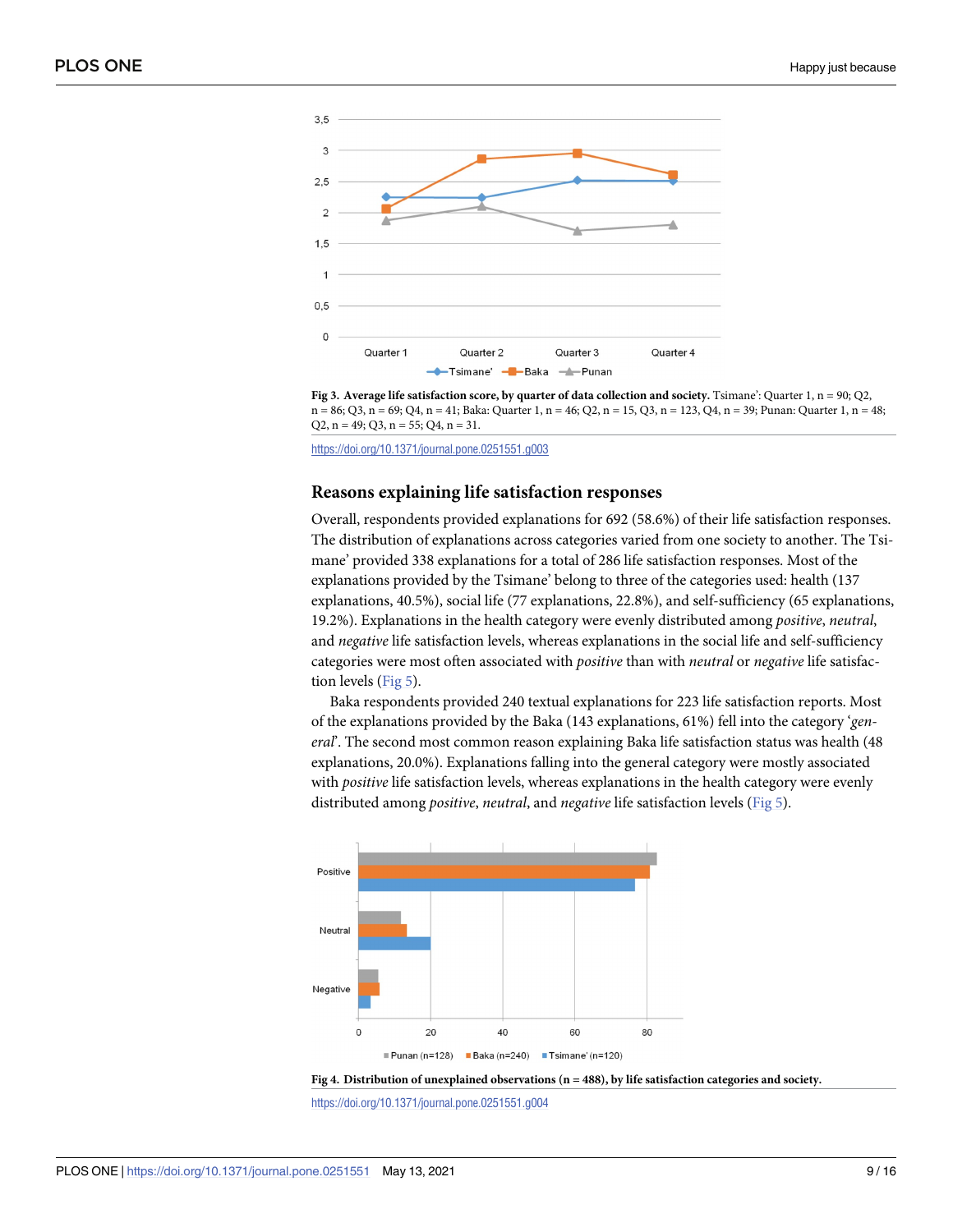<span id="page-9-0"></span>

**[Fig](#page-8-0) 5. Reasons explaining life satisfaction scores, by life satisfaction level and society.** Tsimane' n = 338; Baka n = 240; Punan n = 235.

<https://doi.org/10.1371/journal.pone.0251551.g005>

The Punan provided 235 different explanations for 183 life satisfaction observations. Most explanations provided by the Punan relate to heath ( $n = 148, 63.0\%$ ), the second most commonly mentioned category being general ( $n = 54$  explanations, 23.0%). For the Punan, health reasons are more frequently associated to *negative* life satisfaction levels (68.2% of responses in the health category), whereas explanations within the 'general' category largely correspond to *positive* life satisfaction levels (83.3% responses in the general category) (Fig 5).

#### **Discussion**

Three main research findings derive from this work. First, life satisfaction levels in the three studied Indigenous societies are slightly above neutral, suggesting that most people in the sample identify themselves as moderately happy. Second, respondents often did not provide detailed explanations for their stated life satisfaction level, particularly when reporting positive life satisfaction. And finally, the explanations of life satisfaction varied across societies, although health and–to a lesser extent social life–were common among the three societies.

Before discussing the significance of these findings, we emphasize that they should be read with caution for two important reasons. First, our proxy for subjective well-being (i.e., life satisfaction) might suffer from measurement errors. Life satisfaction is increasingly being used in cross-cultural comparisons [\[56\]](#page-14-0) because subjective evaluation allows for idiosyncratic reactions to different life circumstances [[2](#page-12-0)]. However, as explained above, we used a variation of standard metrics of life satisfaction, which might potentially reduce the comparability of our results with research using other metrics. Second, our results should also be treated carefully because the expression of happiness itself is culturally patterned [[58](#page-14-0)] and any cross-cultural research on subjective well-being faces the risk of exporting (or even imposing) Western concepts to non-Western cultures, potentially leading to invalid results [[59](#page-14-0)]. We have deliberately tried to minimize this bias, by recording respondents' reactions and responses to our questions *verbatim*, but the bias might still be present. With these caveats in mind, we next discuss the main implications of our work.

First, in this work we found that, in the three studied Indigenous societies, life satisfaction levels are slightly above the average of the scale used, with few individuals reporting extreme (positive or negative) life satisfaction levels. The finding is consistent with previous research findings. For example, the average values found in our study are within  $a \pm 1$  point (in a 0–10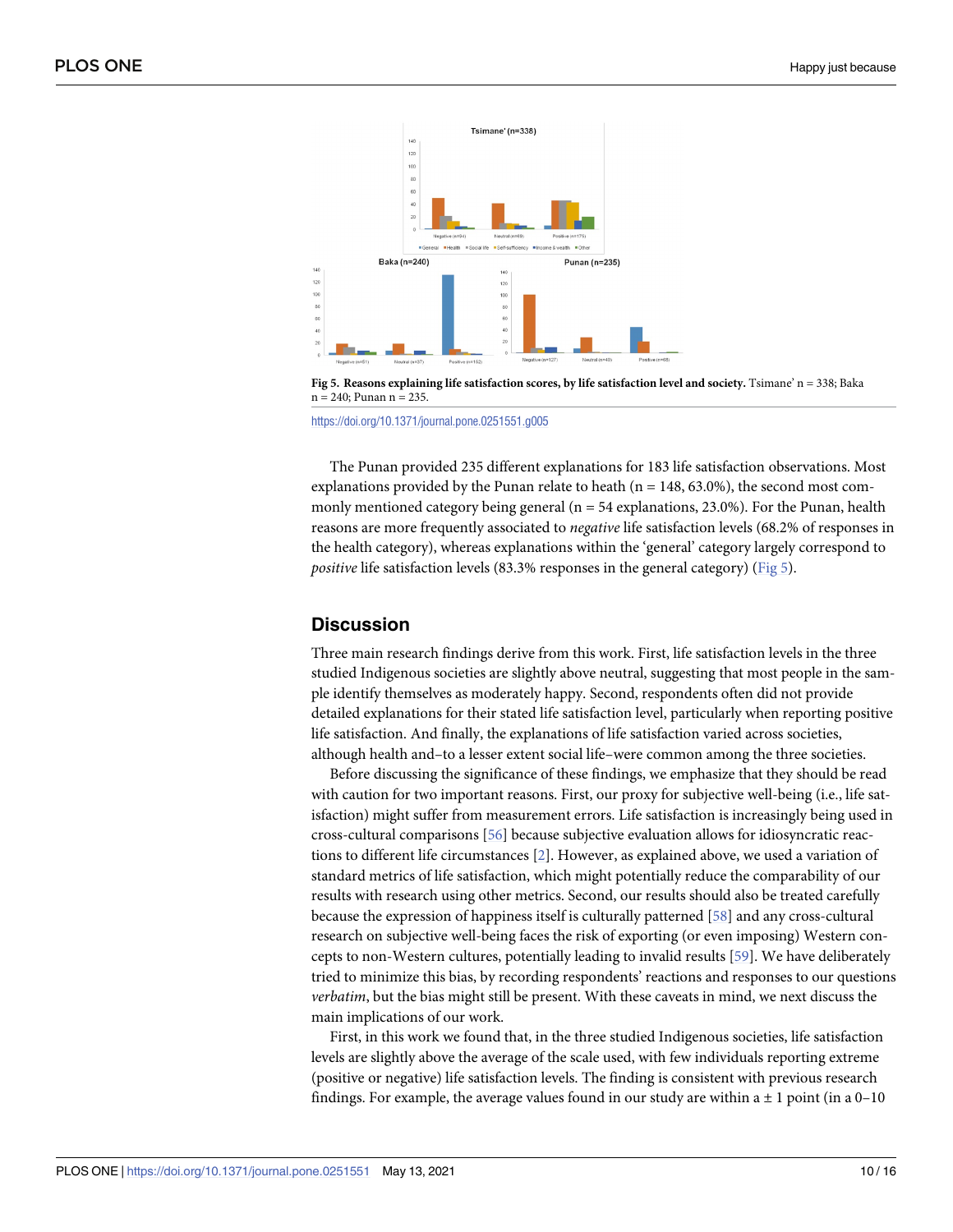<span id="page-10-0"></span>scale) of the average values found in the World Values Survey from the same countries in 2012. The Baka average value was higher than Cameroonian values (5.46 v. 4.24), whereas the Tsimane' and Punan average values were lower than Bolivian (5.02 vs. 6.02) and Indonesian (4.62 vs, 5.37) average values, respectively. Life satisfaction levels reported here are also within the range of results from a major global analysis of industrial societies suggesting that most people are moderately happy [\[60\]](#page-14-0) and within the range of results from an analysis done with a sample of people living in rural areas of developing countries [\[61\]](#page-15-0). Moreover, we found that life satisfaction levels were relatively stable throughout the year, large variations being explained by specific life events (e.g., death, birth). This pattern is also consistent with findings among other Indigenous societies [[6](#page-12-0)] and with global personality research which argues that life satisfaction judgments are relatively stable over time because they are largely predicted by personality traits [\[62\]](#page-15-0). Overall, the alignment of our research results with previous research is noteworthy because it suggests that the measure used is relatively adequate to study subjective well-being among Indigenous societies. We note, however, that while our original question referred to overall subjective well-being, many of the explanations provided referred to recent events (e.g., "I got a new baby"). This raises the question on the importance of recent events shaping overall perceptions of well-being and calls for further research.

The second and probably most important finding of this work is that respondents often did not provide detailed explanations for their stated life satisfaction level. This was particularly the case when reporting positive life satisfaction level. In other words, participants found it easier to explain the reasons why their evaluations of life satisfaction were negative than to explain the reasons why their evaluations of life satisfaction were positive. We can think of several explanations to this finding. It is possible that, as it has been argued [\[63\]](#page-15-0), humans react more strongly to negative than to positive stimuli, for which people might have a higher propensity to report negative emotions. It is also possible that the finding reflects a cultural bias in explicitly and actively expressing happiness, as it has been reported in certain cultures [[5](#page-12-0)]. However, the finding could also be interpreted as suggesting that moderate happiness is, indeed, the normal human state, and most people would only have explanations for their life satisfaction level if they were above or below this state due to some exceptionally good or bad occurrence. Indeed, because moderate happiness facilitates positive social iterations without generating envy and jealousy, it might have been selected as an adaptive trait during our evolutionary history [[60](#page-14-0)]. Research in the cultural evolution of happiness is needed to bring insights on the role of happiness in general, and moderate happiness in particular, in the evolution of our species.

The last finding of this work relates to variation in the reasons explaining life satisfaction from one society to another, and the particular role of health–and to a lesser extent social lifein the subjective well-being of the studied societies. Two important related considerations derive from this finding. On the one side, our findings add to a growing body of research suggesting that income and material wealth might not always be as important as other considerations, here health and social relations, in explaining subjective life satisfaction judgements [\[64,65\]](#page-15-0). It should be noted, however that this research has yet to address the degree to which this variation reflects specific situations, rather than cultural preferences. For example, while we found that a commonality in explaining life satisfaction among the three studied societies is the importance of health, we did not explore whether this was simply due to these societies having a low access to healthcare services, as is the case among many Indigenous societies [[38](#page-13-0)], rather than a general cultural valuation of health. On the other side, this finding highlights Indigenous peoples' distinct perspectives on the drivers of subjective well-being. As mentioned, relatively little is known about Indigenous peoples own conceptualizations of happiness and the culturally-rooted determinants of their subjective well-being (see [\[42,44](#page-14-0)] for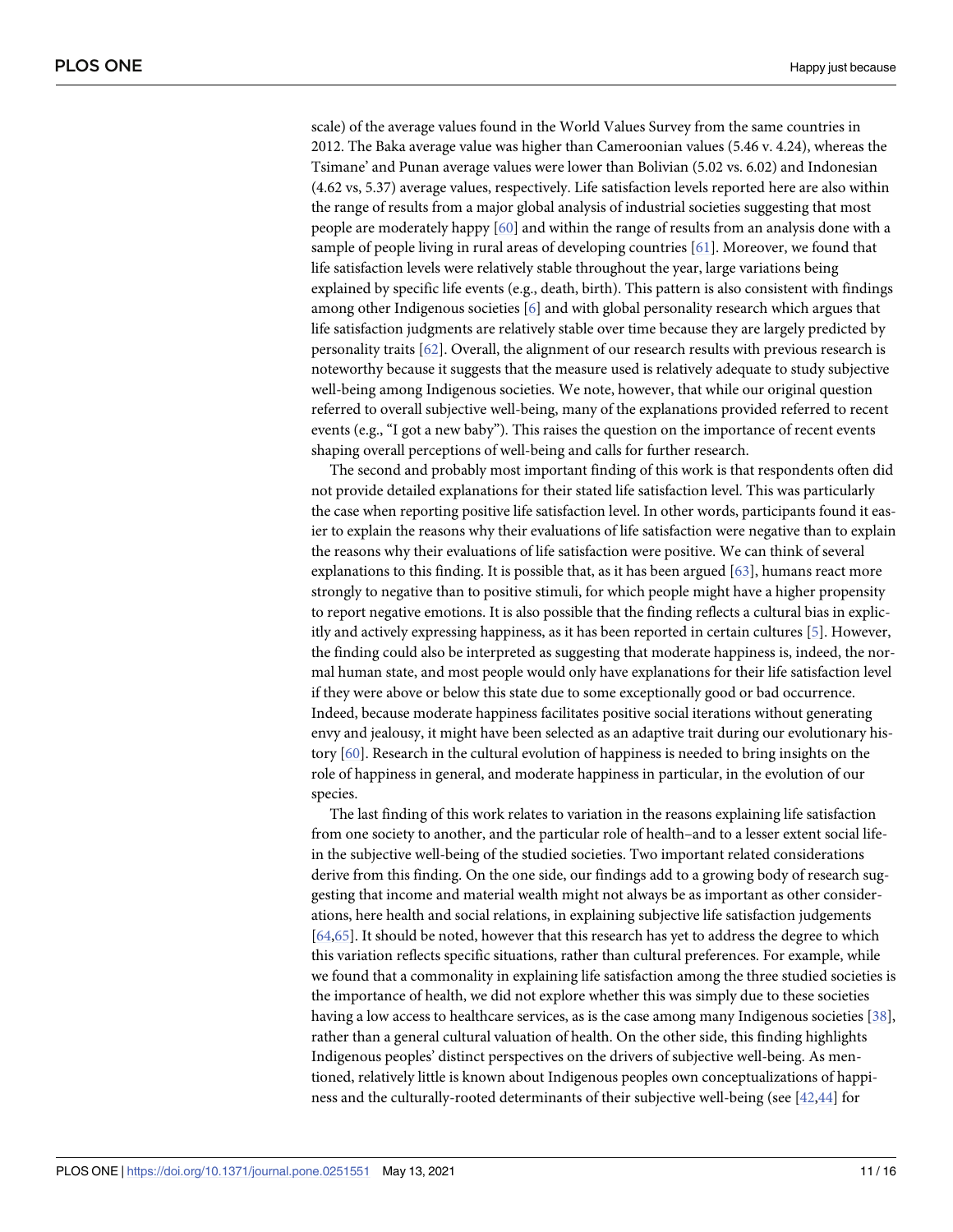<span id="page-11-0"></span>some exceptions). In this study, we found that subjective well-being of the three Indigenous societies studies relates to health and social relations, not to income and material possessions, as seems to be the case in many Western societies [\[66\]](#page-15-0). Our findings, thus, dovetail with the emerging body of research that shows that Indigenous conceptualizations of well-being largely vary from the concept in industrial societies. The finding has important implications for policy-makers as it suggests that public policies for the well-being of Indigenous populations should address a variety of issues such as treatment of health problems or interactions with culture, communities, and nature. Most importantly, as the drivers of subjective well-being are culture-specific, Indigenous Peoples themselves should be at the center of policy planning in relation to their well-being, lifestyles, ways of making a living, and the future of their lands and waters. In many cases, this entails removing obstacles to their long-relationships with their lands and waters, and supporting Indigenous Peoples' efforts in sustaining their cultures, and their ways of knowing and being.

## **Conclusion**

As research on Indigenous conceptualizations of well-being accumulates from different communities around the world, we have an opportunity to carry out comparative analyses and identify commonalities on how well-being is understood and nurtured across Indigenous cultures. Our work highlights that, although culturally-grounded perspectives of happiness are as diverse as the Indigenous communities they emanate from, there are certain cross-cultural patterns worth investigating further.

Results on subjective well-being status and drivers in three Indigenous societies suggest that, in the absence of significant emotional stimuli (e.g., death, birth), most people tend to report being moderately happy. Respondents provided explanations mostly when their satisfaction with life was negative. The finding is important because it suggests that the greatest gains in subjective well-being might be achieved by alleviating the factors that make people unhappy, since they are clearly identifiable, and easily reported. Considering that non-Indigenous perspectives of well-being continue to guide the design and application of development policies in Indigenous lands [[39](#page-14-0)], we call for stronger efforts to understand, appreciate and respect Indigenous determinants of subjective well-being, as perceived and reported by Indigenous peoples themselves.

# **Supporting information**

**S1 [Protocol](http://www.plosone.org/article/fetchSingleRepresentation.action?uri=info:doi/10.1371/journal.pone.0251551.s001). Protocol for the questions on "wellbeing".** (DOCX)

**S1 [Data](http://www.plosone.org/article/fetchSingleRepresentation.action?uri=info:doi/10.1371/journal.pone.0251551.s002).** (XLSX)

# **Acknowledgments**

We thank R. Duda and M. Guèze for collaboration in data collection. We thank our field teams for assistance during data collection: A. Ambassa, and E. Simpoh in Cameroon; V. Cuata, P. Pache, M. Pache, I. V. Sánchez, and S. Huditz in Bolivia; and S. Hadiwijaya and D. Suan in Indonesia, and X. Li and participants of the  $1<sup>st</sup> LICCI Writing Workshop (FP7-$ 771056-LICCI) for comments to a previous version of the article. We extend our deepest gratitude and respect to the Baka, Punan and Tsimane' societies, and to each of their individuals and villages, who so openly shared their friendship, happiness, and hospitality.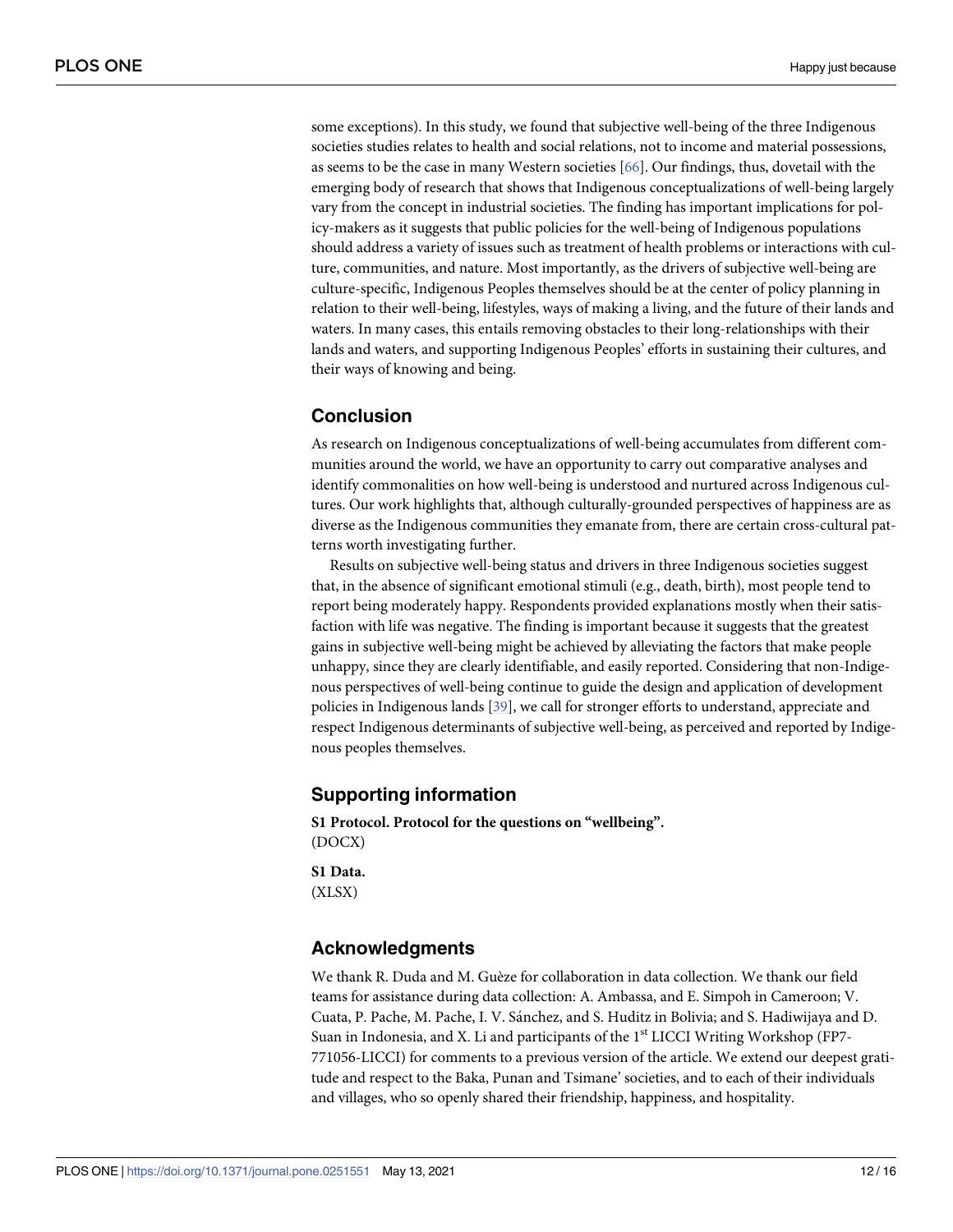#### <span id="page-12-0"></span>**Author Contributions**

**Conceptualization:** Victoria Reyes-García, Aili Pyhälä.

**Formal analysis:** Victoria Reyes-García, Sandrine Gallois, Isabel Díaz-Reviriego, Álvaro Fernández-Llamazares, Eric Galbraith, Sara Miñarro.

**Funding acquisition:** Victoria Reyes-García.

Investigation: Victoria Reyes-García, Sandrine Gallois, Isabel Díaz-Reviriego, Alvaro Fernández-Llamazares, Lucentezza Napitupulu.

Methodology: Victoria Reyes-García, Aili Pyhälä.

**Project administration:** Victoria Reyes-García.

**Writing – original draft:** Victoria Reyes-García.

**Writing** - review & editing: Victoria Reyes-García, Sandrine Gallois, Aili Pyhälä, Isabel Díaz-Reviriego, Álvaro Fernández-Llamazares, Eric Galbraith, Sara Miñarro, Lucentezza Napitupulu.

#### **References**

- **[1](#page-1-0).** Diener E, Suh EM, Lucas RE, Smith HL. Subjective well-being: Three decades of progress. Psychological Bulletin. 1999; 125:276–302.
- **[2](#page-1-0).** Diener E, Lucas RE, Oishi S. Advances and open questions in the science of subjective well-being. Collabra: Psychology. 2018; 4(1):15.
- **[3](#page-1-0).** Seligman ME, Csikszentmihalyi M. Positive psychology. An introduction. Am Psychol. 2000; 55(1):5– 14. <https://doi.org/10.1037//0003-066x.55.1.5> PMID: [11392865](http://www.ncbi.nlm.nih.gov/pubmed/11392865)
- **[4](#page-1-0).** McMahon DM. Happiness: A history. Atlantinc. 2006.
- **[5](#page-1-0).** Joshanloo M, Weijers D. Aversion to Happiness Across Cultures: A Review of Where and Why People are Averse to Happiness. J Happiness Stud. 2014; 15(3):717–35.
- **[6](#page-1-0).** Biswas-Diener R, Vittersø J, Diener E. Most people are pretty happy, but there is cultural variation: The inughuit, the amish, and the maasai. J Happiness Stud. 2005; 6(3):205–26.
- **[7](#page-1-0).** Diener E, Diener C, Choi H, Oishi S. Revisiting "Most People Are Happy"—And Discovering When They Are Not. Perspect Psychol Sci. 2018; 13(2):166–70. <https://doi.org/10.1177/1745691618765111> PMID: [29592656](http://www.ncbi.nlm.nih.gov/pubmed/29592656)
- **[8](#page-1-0).** Suh EM, Choi H. Predictors of subjective well-being across cultures. In: Diener EF, Oishi S, Tay L, editors. Handbook of well-being. Salt Lake City, UT: DEF Publishers; 2018.
- **[9](#page-1-0).** Tenney ER, Poole JM, Diener E. Does positivity enhance work performance?: Why, when, and what we don't know. Research in Organizational Behavior. 2016; 36:27–46.
- **10.** De Neve JE, Diener EF, Tay L, Xuereb C. The Objective Benefits of Subjective Well-Being. In: Helliwell JF, Layard R, Sachs J, editors. World Happiness Report 2013. New York: UN Sustainable Development Solutions Network; 2013.
- **[11](#page-1-0).** Pressman SD, Jenkins BN, Moskowitz JT. Positive Affect and Health: What Do We Know and Where Next Should We Go? Annu Rev Psychol. 2019; 70(1):627–50.
- **[12](#page-1-0).** Uchida Y, Oishi S. The Happiness of Individuals and the Collective. Jpn Psychol Res. 2016; 58(1):125– 41. [http://doi.wiley.com/10.1111/jpr.12103.](http://doi.wiley.com/10.1111/jpr.12103)
- **13.** Oishi S, Gilbert EA. Current and future directions in culture and happiness research. Current Opinion in Psychology. 2016; 8:54–8. <https://doi.org/10.1016/j.copsyc.2015.10.005> PMID: [29506804](http://www.ncbi.nlm.nih.gov/pubmed/29506804)
- **[14](#page-1-0).** Veenhoven R. How universal is happiness? In: Diener EF, Kahneman D, Helliwell J, editors. International differences in Wellbeing. New York: Oxford University Press; 2008. [https://doi.org/10.1086/](https://doi.org/10.1086/589573) [589573](https://doi.org/10.1086/589573) PMID: [18564933](http://www.ncbi.nlm.nih.gov/pubmed/18564933)
- **[15](#page-1-0).** Pérez-Álvarez M. The Science of happiness: As felicitous as it is fallacious. J Theor Philos Psychol. 2016; 36(1):1–19.
- **[16](#page-1-0).** Frawley A. Happiness Research: A Review of Critiques. Sociol Compass. 2015; 9(1):62–77. [http://doi.](http://doi.wiley.com/10.1111/soc4.12236) [wiley.com/10.1111/soc4.12236](http://doi.wiley.com/10.1111/soc4.12236).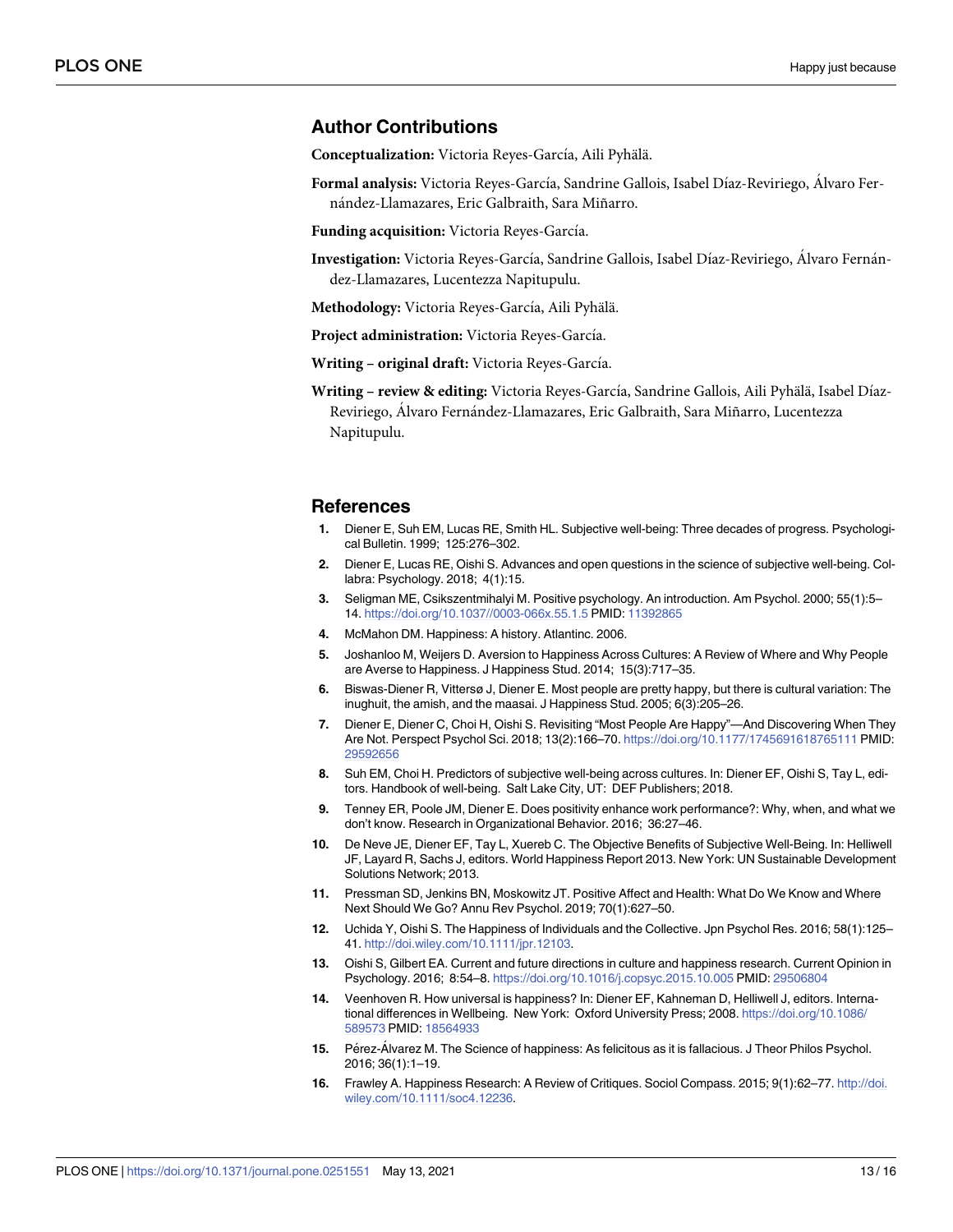- <span id="page-13-0"></span>**[17](#page-1-0).** Suh EM, Oishi S. Subjective Well-Being Across Cultures. Psychol Cult. 2002; 10(1):8–9. [https://doi.org/](https://doi.org/10.9707/2307-0919.1076) [10.9707/2307-0919.1076](https://doi.org/10.9707/2307-0919.1076).
- **[18](#page-1-0).** Gruber J, Mauss IB, Tamir M. A Dark Side of Happiness? How, When, and Why Happiness Is Not Always Good. Perspect Psychol Sci. 2011; 6(3):222–33. [http://www.ncbi.nlm.nih.gov/pubmed/](http://www.ncbi.nlm.nih.gov/pubmed/26168514) [26168514](http://www.ncbi.nlm.nih.gov/pubmed/26168514) PMID: [26168514](http://www.ncbi.nlm.nih.gov/pubmed/26168514)
- **[19](#page-1-0).** Diener E, Biswas-Diener R. Will money increase subjective well-being? A literature review and guide to needed research. Soc Indic Res. 2002; 57(2):119–69.
- **20.** Stevenson B, Wolfers J. Subjective well-being and income: Is there any evidence of satiation? In: American Economic Review. 2013. p. 598–604.
- **[21](#page-1-0).** Veenhoven R. Is Happiness Relative? Social Indicators Research. 1991; 24: 1–34. [https://www.jstor.](https://www.jstor.org/stable/27520861) [org/stable/27520861](https://www.jstor.org/stable/27520861).
- **[22](#page-1-0).** Miñarro S, Reyes-Garcı´a V, Aswani S, Selim S, Barrington-Leigh CP, Galbraith ED. Happy without money: Minimally monetized societies can exhibit high subjective wellbeing. PLoS One. 2021; 16(1 January).
- **[23](#page-1-0).** Minkin D, Reyes-Garcı´a V. Income and Wellbeing in a Society on the Verge to Market Integration: The Case of the Tsimane' in the Bolivian Amazon. J Happiness Stud. 2017; 18(4). [https://doi.org/10.1007/](https://doi.org/10.1007/s10902-016-9756-7) [s10902-016-9756-7](https://doi.org/10.1007/s10902-016-9756-7) PMID: [28781575](http://www.ncbi.nlm.nih.gov/pubmed/28781575)
- **[24](#page-1-0).** Izquierdo C. When "health" is not enough: Societal, individual and biomedical assessments of wellbeing among the Matsigenka of the Peruvian Amazon. Soc Sci Med. 2005; 61(4 SPEC. ISS.):767–83.
- **[25](#page-1-0).** Kral MJ, Idlout L. It's All in the Family: Wellbeing Among Inuit in Arctic Canada. In: Selin H, Davey G, editors. Happiness across cultures: Views of happiness and quality of life in non-Western cultures. Dordrecht: Springer Nature; 2012. p. 387–98.
- **[26](#page-1-0).** Willeto AAA. Happiness in Navajos (Dine´ Ba' Ho´zho´). In Springer, Dordrecht; 2012. p. 377–86. [https://](https://link.springer.com/chapter/10.1007/978-94-007-2700-7_25) [link.springer.com/chapter/10.1007/978-94-007-2700-7\\_25](https://link.springer.com/chapter/10.1007/978-94-007-2700-7_25).
- **[27](#page-1-0).** Burnette CE, Clark CB, Rodning CB. "Living off the land": How subsistence promotes well-being and resilience among indigenous peoples of the Southeastern United States. Soc Serv Rev. 2018; 92 (3):369–400. <https://doi.org/10.1086/699287> PMID: [30853722](http://www.ncbi.nlm.nih.gov/pubmed/30853722)
- **[28](#page-1-0).** Heil D. Happiness in an Aboriginal Australian Community: What It Means 'To Be Well' and 'To Enjoy Life' in Central-Western New South Wales, Australia. In Springer, Dordrecht; 2012; p. 195–207. [https://link.springer.com/chapter/10.1007/978-94-007-2700-7\\_14](https://link.springer.com/chapter/10.1007/978-94-007-2700-7_14).
- [29](#page-1-0). Reyes-García VTAPS. Happiness in the Amazon: Folk Explanations of Happiness in a Hunter-Horticulturalist Society in the Bolivian Amazon. In: Selin H, Davey G, editors. Happiness Across Cultures, Science Across Cultures: Science, The History of Non-Western. Dordrecht: Springer; 2012. p. 209–25.
- **[30](#page-1-0).** Kingsley J, Townsend M, Phillips R, Aldous D. "If the land is healthy. . . it makes the people healthy": The relationship between caring for Country and health for the Yorta Yorta Nation, Boonwurrung and Bangerang Tribes. Heal Place. 2009; 15(1):291–9. <https://pubmed.ncbi.nlm.nih.gov/18703375/>.
- **[31](#page-2-0).** Overing JA, Passes A. The anthropology of Love and Anger: The Aesthetics of Conviviality in Native Amazonia. Routledge; 2000.
- **32.** Walker H. Joy within tranquility: Amazonian Urarina styles of happiness. HAU J Ethnogr Theory. 2015; 5(3):177–96.
- **[33](#page-2-0).** Fernández-Llamazares Á, Virtanen PK. Game masters and Amazonian Indigenous views on sustainability. Current Opinion in Environmental Sustainability. 2020; 43: 21–7.
- **[34](#page-2-0).** Reyes-García V, Guèze M, Díaz-Reviriego I, Duda R, Fernández-Llamazares Á, Gallois S, et al. The adaptive nature of culture. A cross-cultural analysis of the returns of local environmental knowledge in three indigenous societies. Curr Anthropol. 2016; 57(6):761–84. [http://www.ncbi.nlm.nih.gov/pubmed/](http://www.ncbi.nlm.nih.gov/pubmed/28104924) [28104924](http://www.ncbi.nlm.nih.gov/pubmed/28104924) PMID: [28104924](http://www.ncbi.nlm.nih.gov/pubmed/28104924)
- **[35](#page-2-0).** Fleming C, Manning M. Routledge Handbook of Indigenous Wellbeing. Routledge International Handbooks; 2019. [https://www.amazon.com/Routledge-Indigenous-Wellbeing-International-Handbooks/dp/](https://www.amazon.com/Routledge-Indigenous-Wellbeing-International-Handbooks/dp/1138909173) [1138909173](https://www.amazon.com/Routledge-Indigenous-Wellbeing-International-Handbooks/dp/1138909173).
- **[36](#page-2-0).** Tomyn AJ, Cummins RA, Norrish JM. The Subjective Wellbeing of 'At-Risk' Indigenous and Non-Indigenous Australian Adolescents. J Happiness Stud. 2015; 16(4):813–37. [https://link.springer.com/article/](https://link.springer.com/article/10.1007/s10902-014-9535-2) [10.1007/s10902-014-9535-2.](https://link.springer.com/article/10.1007/s10902-014-9535-2)
- **37.** Wang J-H. Happiness and Social Exclusion of Indigenous Peoples in Taiwan—A Social Sustainability Perspective. PLoS One. 2015; 10(2):e0118305. <https://dx.plos.org/10.1371/journal.pone.0118305> PMID: [25695773](http://www.ncbi.nlm.nih.gov/pubmed/25695773)
- **[38](#page-2-0).** Anderson I, Robson B, Connolly M, Al-Yaman F, Bjertness E, King A, et al. Indigenous and tribal peoples' health: a population study. Lancet. 2016; 388(10040):131–57. [https://linkinghub.elsevier.com/](https://linkinghub.elsevier.com/retrieve/pii/S0140673616003457) [retrieve/pii/S0140673616003457](https://linkinghub.elsevier.com/retrieve/pii/S0140673616003457) PMID: [27108232](http://www.ncbi.nlm.nih.gov/pubmed/27108232)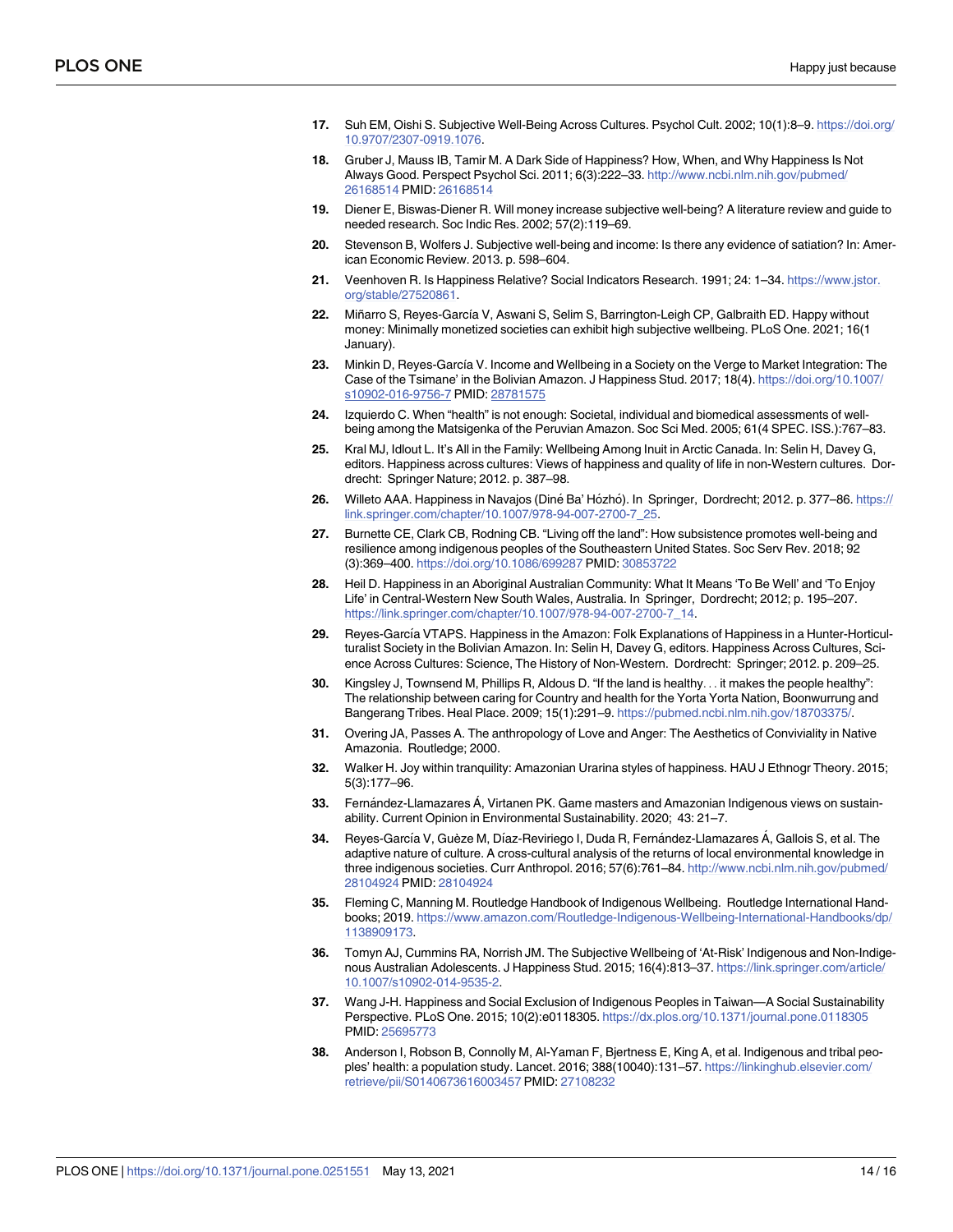- <span id="page-14-0"></span>**[39](#page-2-0).** Manning M, Ambrey CL, Fleming CM. A Longitudinal Study of Indigenous Wellbeing in Australia. J Happiness Stud. 2016; 17(6):2503–25. [https://link.springer.com/article/10.1007/s10902-015-9704-y.](https://link.springer.com/article/10.1007/s10902-015-9704-y)
- **[40](#page-2-0).** Durie M, Milroy H, Hunter E. Mental Health and the Indigenous Peoples of Australia and New Zealand. In: Kirmayer LJ, editor. Healing traditions: The mental health of Aboriginal peoples in Canada. Vancouver: UBC Press; 2009. p. 36–55. [https://research-repository.uwa.edu.au/en/publications/mental](https://research-repository.uwa.edu.au/en/publications/mental-health-and-the-indigenous-peoples-of-australia-and-new-zea)[health-and-the-indigenous-peoples-of-australia-and-new-zea](https://research-repository.uwa.edu.au/en/publications/mental-health-and-the-indigenous-peoples-of-australia-and-new-zea).
- **41.** Hossain B, Lamb L. Cultural Attachment and Wellbeing Among Canada's Indigenous People: A Rural Urban Divide. J Happiness Stud. 2020; 21(4):1303–24.
- **[42](#page-2-0).** Wu F. Modern Economic Growth, Culture, and Subjective Well-Being: Evidence from Arctic Alaska. J Happiness Stud. 2020;1–31. <https://link.springer.com/article/10.1007/s10902-020-00335-4>.
- **[43](#page-2-0).** King M, Smith A, Gracey M. Indigenous health part 2: The underlying causes of the health gap. The Lancet. 2009; 374: 76–85. <https://pubmed.ncbi.nlm.nih.gov/19577696/> PMID: [19577696](http://www.ncbi.nlm.nih.gov/pubmed/19577696)
- **[44](#page-2-0).** Biddle N. Measuring and Analysing the Wellbeing of Australia's Indigenous Population. Soc Indic Res. 2014; 116(3):713–29. <https://link.springer.com/article/10.1007/s11205-013-0317-8>.
- **[45](#page-2-0).** Wilk P, Maltby A, Cooke M. Residential schools and the effects on Indigenous health and well-being in Canada—A scoping review Public Health Reviews. 2017; 38: 8. [http://publichealthreviews.](http://publichealthreviews.biomedcentral.com/articles/10.1186/s40985-017-0055-6) [biomedcentral.com/articles/10.1186/s40985-017-0055-6](http://publichealthreviews.biomedcentral.com/articles/10.1186/s40985-017-0055-6) PMID: [29450080](http://www.ncbi.nlm.nih.gov/pubmed/29450080)
- [46](#page-2-0). Reyes-García V, Paneque-Gálvez J, Bottazzi P, Luz AC, Gueze M, Macía MJ, et al. Indigenous land reconfiguration and fragmented institutions: A historical political ecology of Tsimane' lands (Bolivian Amazon). J Rural Stud. 2014; 34:282–91. [https://linkinghub.elsevier.com/retrieve/pii/](https://linkinghub.elsevier.com/retrieve/pii/S0743016714000345) [S0743016714000345.](https://linkinghub.elsevier.com/retrieve/pii/S0743016714000345)
- [47](#page-3-0). Fernández-Llamazares Á, Díaz-Reviriego I, Guèze M, Cabeza M, Pyhälä A, Reyes-García V. Local perceptions as a guide for the sustainable management of natural resources: Empirical evidence from a small-scale society in Bolivian Amazonia. Ecol Soc. 2016; 21(1). [https://pmc/articles/PMC5029546/?](https://pmc/articles/PMC5029546/?report=abstract) [report=abstract](https://pmc/articles/PMC5029546/?report=abstract) PMID: [27660639](http://www.ncbi.nlm.nih.gov/pubmed/27660639)
- **[48](#page-3-0).** Leclerc C. L'adoption de l'agriculture chez les pygmées Baka du Cameroun, Dynamique sociale et continuité structurale. MSH/Quae. Paris/Versailles; 2012.
- **[49](#page-3-0).** Kitanishi K. The Impact of Cash and Commoditization on the Baka Hunter-Gatherer Society in Southeastern Cameroon. Afr Study Monogr. 2006; Supplement(33):121–42.
- **[50](#page-3-0).** Kaskija L. Images of a forest people : Punan Malinau: identity, sociality, and encapsulation in Borneo. Uppsala universitet; 2012. 270 p. [https://books.google.fr/books/about/Images\\_of\\_a\\_Forest\\_People.](https://books.google.fr/books/about/Images_of_a_Forest_People.html?id=v5wyLgEACAAJ&redir_esc=y) [html?id=v5wyLgEACAAJ&redir\\_esc=y.](https://books.google.fr/books/about/Images_of_a_Forest_People.html?id=v5wyLgEACAAJ&redir_esc=y)
- **[51](#page-3-0).** Levang PP. S S and E D, Sitorus S, Dounias E. City life in the midst of the forest: a Punan hunter-gatherer's vision of conservation and development. Ecol Soc. 2007; 12(1):18.
- **[52](#page-3-0).** Napitupulu L, Bouma J, Reyes-García V. The Things We Share: Sharing in Daily Life and Experimental Settings Among Punan Tubu, Indonesian Borneo. Ecol Econ. 2018; 152:88–97. [https://linkinghub.](https://linkinghub.elsevier.com/retrieve/pii/S0921800917308716) [elsevier.com/retrieve/pii/S0921800917308716](https://linkinghub.elsevier.com/retrieve/pii/S0921800917308716).
- **[53](#page-4-0).** Diener E, Emmons RA, Larsem RJ, Griffin S. The Satisfaction With Life Scale. J Pers Assess. 1985; 49 (1):71–5. [https://doi.org/10.1207/s15327752jpa4901\\_13](https://doi.org/10.1207/s15327752jpa4901%5F13) PMID: [16367493](http://www.ncbi.nlm.nih.gov/pubmed/16367493)
- **[54](#page-4-0).** Cheung F, Lucas RE. Assessing the validity of single-item life satisfaction measures: results from three large samples. Qual Life Res. 2014; 23(10):2809–18. <https://doi.org/10.1007/s11136-014-0726-4> PMID: [24890827](http://www.ncbi.nlm.nih.gov/pubmed/24890827)
- **[55](#page-4-0).** Lucas RE, Donnellan MB. Estimating the Reliability of Single-Item Life Satisfaction Measures: Results from Four National Panel Studies. Soc Indic Res. 2012; 105(3):323–31. [https://doi.org/10.1007/](https://doi.org/10.1007/s11205-011-9783-z) [s11205-011-9783-z](https://doi.org/10.1007/s11205-011-9783-z) PMID: [23087538](http://www.ncbi.nlm.nih.gov/pubmed/23087538)
- **[56](#page-4-0).** Kuppens P, Realo A, Diener E. The Role of Positive and Negative Emotions in Life Satisfaction Judgment Across Nations. J Pers Soc Psychol. 2008; 95(1):66–75. [https://doi.org/10.1037/0022-3514.95.1.](https://doi.org/10.1037/0022-3514.95.1.66) [66](https://doi.org/10.1037/0022-3514.95.1.66) PMID: [18605852](http://www.ncbi.nlm.nih.gov/pubmed/18605852)
- **[57](#page-4-0).** Helliwell JF, Layard R, Sachs J, De-Neve J-E. World Happiness Report 2020. New York; 2020.
- **[58](#page-9-0).** Uchida Y, Kitayama S. Happiness and Unhappiness in East and West: Themes and Variations. Emotion. 2009; 9(4):441–56. <https://doi.org/10.1037/a0015634> PMID: [19653765](http://www.ncbi.nlm.nih.gov/pubmed/19653765)
- **[59](#page-9-0).** Thin N. Counting and recounting happiness and culture: On happiness surveys and prudential ethnobiography. Int J Wellbeing. 2012; 2(4). [https://www.internationaljournalofwellbeing.org/index.php/ijow/](https://www.internationaljournalofwellbeing.org/index.php/ijow/article/view/137) [article/view/137.](https://www.internationaljournalofwellbeing.org/index.php/ijow/article/view/137)
- **[60](#page-10-0).** Diener E, Diener C. Most People Are Happy Psychological Science. 1996; 7:181–5. [https://www.jstor.](https://www.jstor.org/stable/40062938) [org/stable/40062938](https://www.jstor.org/stable/40062938).